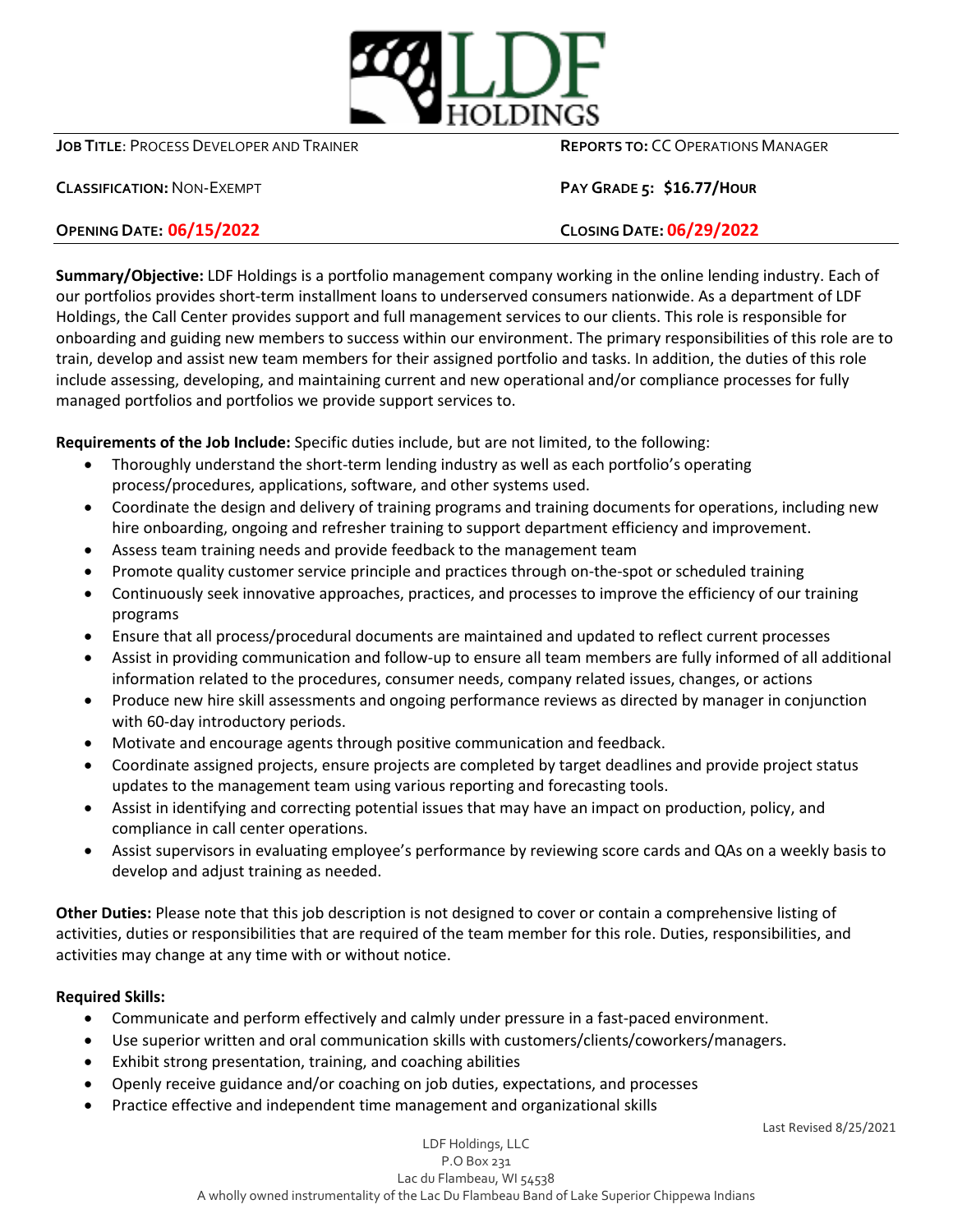

- Be self-motivated, proactive, and collaborative in a team environment
- **•** Efficiently document with accuracy and consistency
- Respond to customer/client/vendor complaints professionally and calmly
- Ability to navigate multiple desktop/web applications

**Supervisory Responsibility:** This role has no direct supervisory responsibilities but does serve as a training resource to numerous positions w/in the Call Center.

**Work Environment:** We operate in a relaxed, professional, and team-based office environment. Our team is comprised of collaborative, diverse and forward-thinking individuals. Collectively, we encourage growth, development and success for the organization, our team, and the local community we serve.

**Physical Requirements:** The physical demands described here are representative of those that must be met by a team member to successfully perform the essential functions of this job. This position requires the employee to sit for long periods of time, utilize dual monitors, verbally communicate in person and using an internal phone system, type on a keyboard, stand or bend as necessary.

**Position Type/Expected Hours of Work:** This is a full-time, 40 hour/week position. Days and hours of work are primarily Monday through Friday, between 8:00 a.m. to 4:30 p.m. Occasional evening and weekend work may be required as role duties demand.

**Travel:** Little to no travel is expected for this role.

## **Required Education and Experience:**

- High School Diploma, G.E.D., or equivalent
- 2 Years of experience in a Call Center or multi-agent environment.
- 1 Year of experience developing and implementing training.
- Experience using Microsoft Windows and Microsoft Office in a professional setting.

## **Preferred Education and Experience:**

- Associates Degree in Computer or Business-related field of study
- Experience using computer-based training and/or virtual training software

**Company Standards:** The foundation of success is found in meeting the following LDF Holdings, LLC expectations:

- Demonstrate an attitude of safety first.
- Possess a work ethic consisting of loyalty, integrity, pride, perseverance, accountability, respect, and teamwork.
- Possess an ambition to succeed.
- Adhere to company policies and procedures.
- Represent the company in a positive and professional manner.
- Flexibility to work for extended hours to meet deadlines.
- Handle oneself with professionalism during stressful situations.
- Maintain a positive attitude and morale.
- Interact effectively with all members of the company and all outside associates.
- Consider long-term implications of decisions and actions.
- Work independently, exercise discretion, and make competent decisions.
- Comply with designated work schedule.